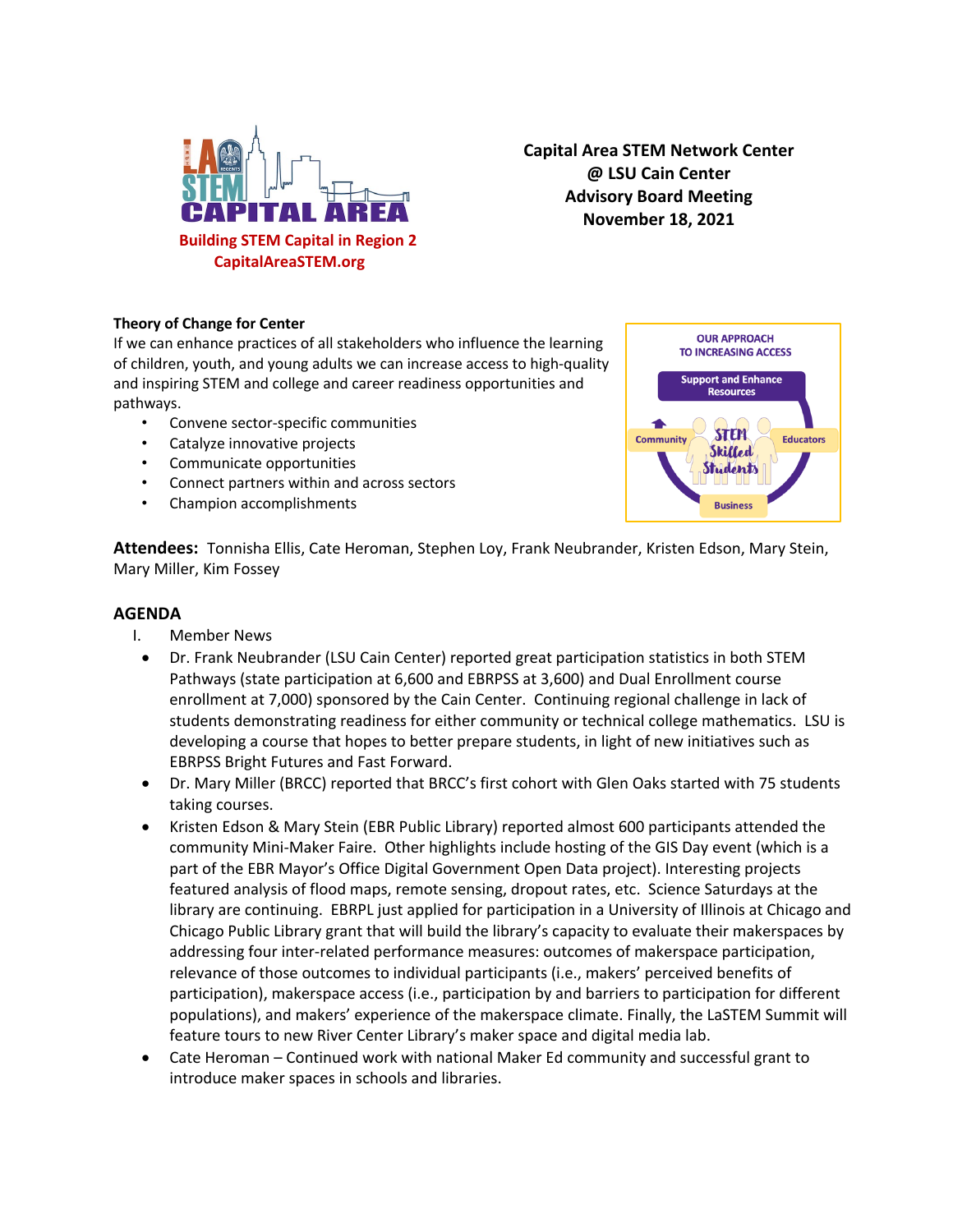- Kim Fossey mentioned the success of Energize Your Destiny event, sponsored by LCTCS that featured full-day of energy industry panels and advice for women pursuing a career in the energy industry. Great event!
- II. Status of Year 2 CEA (Creative Endeavor Agreement)
	- a. Agreement has been executed and fully signed.
- III. Workforce/Economic Development Tonnisha Ellis presented on the following:
	- a. Policy work on Computer Science
	- b. Talent Action Collaborative work being done along with partners: EBRPSS, Mayor's Office, BRAF
	- c. Region 2's most pressing workforce needs:

| <b>CONSTRUCTION &amp;</b>                                                                                 | <b>HEALTH &amp;</b>                                                        | <b>LIBERAL ARTS &amp;</b>                                                                      | <b>TECHNOLOGY</b>                                                                                                              | <b>LOGISTICS, TRADE</b>                                                         |
|-----------------------------------------------------------------------------------------------------------|----------------------------------------------------------------------------|------------------------------------------------------------------------------------------------|--------------------------------------------------------------------------------------------------------------------------------|---------------------------------------------------------------------------------|
| <b>MANUFACTURING</b>                                                                                      | <b>MEDICAL/BIO</b>                                                         | <b>MANAGEMENT</b>                                                                              |                                                                                                                                | <b>&amp; AUTOMOTIVE</b>                                                         |
| Industrial &<br>Commercial<br>Construction:<br>Chem/Petro &<br>Light, Non-<br>industrial<br>Manufacturing | Hospitals, clinics,<br>specialty centers.<br>research, biomed<br>companies | Banking, finance,<br>small business.<br>engineering.<br>accounting, legal,<br>& HQ back-office | <b>IT Services.</b><br>Software.<br><b>Industrial Tech</b><br>Telecom,<br>eCommerce,<br>cybersecurity,<br><b>Tech Startups</b> | Warehouses.<br>maritime.<br>automotive.<br>logistics, trucking<br>and transport |

- d. What foundational (or future of work) skills are key? Communications, management, problem solving, technology, etc.
- e. How can we better engage business to help educators meet these needs and build these skills? More career exposure for students at all levels through job shadowing, internships, apprenticeships, etc. Externships for their teachers to better understand different industries. Continue Pathways to Prosperity program.
- IV. Interim Director update on goals and activities Kim Fossey

| <b>STUDENTS:</b><br>Participation and<br>Achievement                                          | Esports Discussions – Great representation in EBRPSS<br>Hackathon (for HS girls)                                                                                                                                                                        |
|-----------------------------------------------------------------------------------------------|---------------------------------------------------------------------------------------------------------------------------------------------------------------------------------------------------------------------------------------------------------|
| <b>EDUCATORS:</b><br>Learning Opportunities                                                   | District visits – Sharing DIY Plan for Integrating STEM and<br><b>Foundational Skills</b><br>STEMTalks – Sharing latest information and opportunities + Office<br><b>Hours</b><br>Code. Org Workshop in January<br><b>Teacher Preparation Workgroup</b> |
| <b>COMMUNITY &amp; FAMILY:</b><br>Learning Opportunities                                      | <b>Maker Faire Participation</b><br>Code. Org workshop for librarians                                                                                                                                                                                   |
| <b>GENERAL NETWORK:</b>                                                                       | Summit's Agenda & Retreat<br>Assisting with Goal Setting & Metrics                                                                                                                                                                                      |
| <b>BUSINESS/INDUSTRY:</b><br>Opportunities to be<br>engaged in PK-16<br>workforce development | Business focus for Summit – Panels and Key Speakers<br>MWM State-wide Campaign to increase Equity and Access for<br>Women<br><b>Mentoring Playbook</b><br>Participation in Region 2 Workforce Ecosystem                                                 |

- V. Promotion of Upcoming Events/Tasks
	- a. LaSTEM Summit, February 8th.
		- i. #LASTEMStrong
		- ii. Want to attend or present?
		- iii. https://lp.constantcontactpages.com/cu/CGsWN2g/LaSTEM